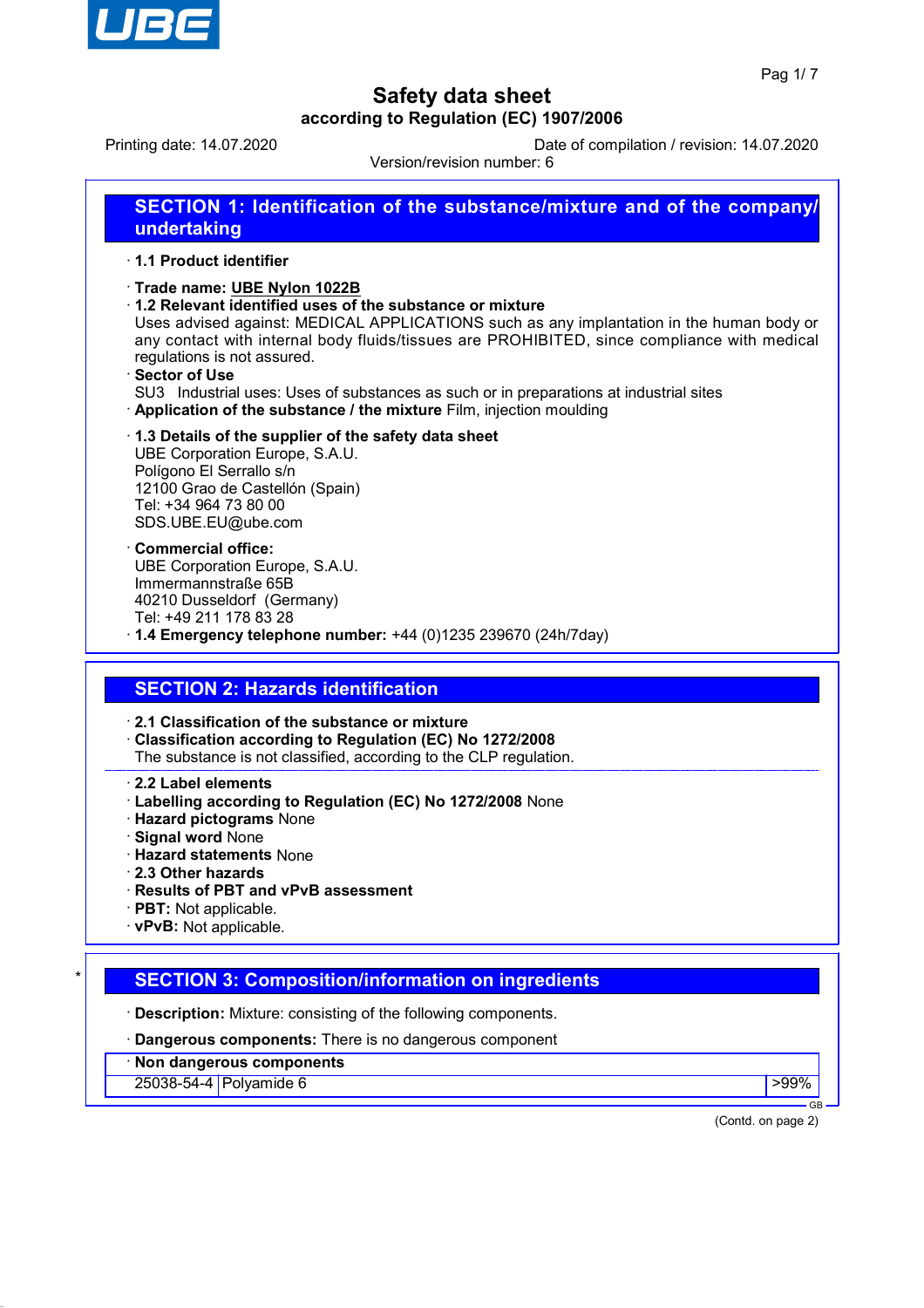

Printing date: 14.07.2020 Date of compilation / revision: 14.07.2020

Version/revision number: 6

**Trade name: UBE Nylon 1022B**

### **SECTION 4: First aid measures**

· **4.1 Description of first aid measures**

· **General information:**

Immediately remove any clothing soiled by the product. Take affected persons out into the fresh air. Seek medical treatment.

No special measures required.

· **After inhalation:**

If exposed to vapors from heating and molding material , remove to fresh air .

If symptoms, coughing and discomfort in nose and throat remain, get medical attention.

· **After skin contact:**

Immediately wash with water and soap and rinse thoroughly. If redness, itching or burning sensation develops, get medical attention. After contact with the molten product, cool rapidly with cold water. Do not pull solidified product off the skin. Seek medical treatment.

· **After eye contact:**

Immediately flush exposed area with copious amounts of water for at least 15 minutes. If redness, itching or burning sensation develops, do not rub eyes and immediately get medical attention.

· **After swallowing:**

Do not induce vomiting; call for medical help immediately.

Rinse out mouth and then drink plenty of water.

· **4.2 Most important symptoms and effects, both acute and delayed** At molten state, expected to cause burns to skin. Irreversible dermatitis will occur if you do not wash affected skin immediately and thoroughly. · **4.3 Indication of any immediate medical attention and special treatment needed**

Treatment: Treat according to symptoms (decontamination, vital functions), no known specific antidote.

### **SECTION 5: Firefighting measures**

- · **5.1 Extinguishing media**
- · **Suitable extinguishing agents:**

**Water** 

Fire-extinguishing powder

Carbon dioxide

Use fire extinguishing methods suitable to surrounding conditions.

- · **For safety reasons unsuitable extinguishing agents:** Not known
- · **5.2 Special hazards arising from the substance or mixture** In case of fire, the following can be released: Carbon monoxide (CO) Carbon Dioxide (CO2) Under certain fire conditions, traces of other toxic gases cannot be excluded, e.g.: Hydrogen cyanide (HCN) Ammonia (NH3) · **5.3 Advice for firefighters**
- 
- · **Protective equipment:** Firefighters should wear appropriate protective equipment
- · **Additional information**
- Cool endangered receptacles with water spray.

(Contd. on page 3)

GB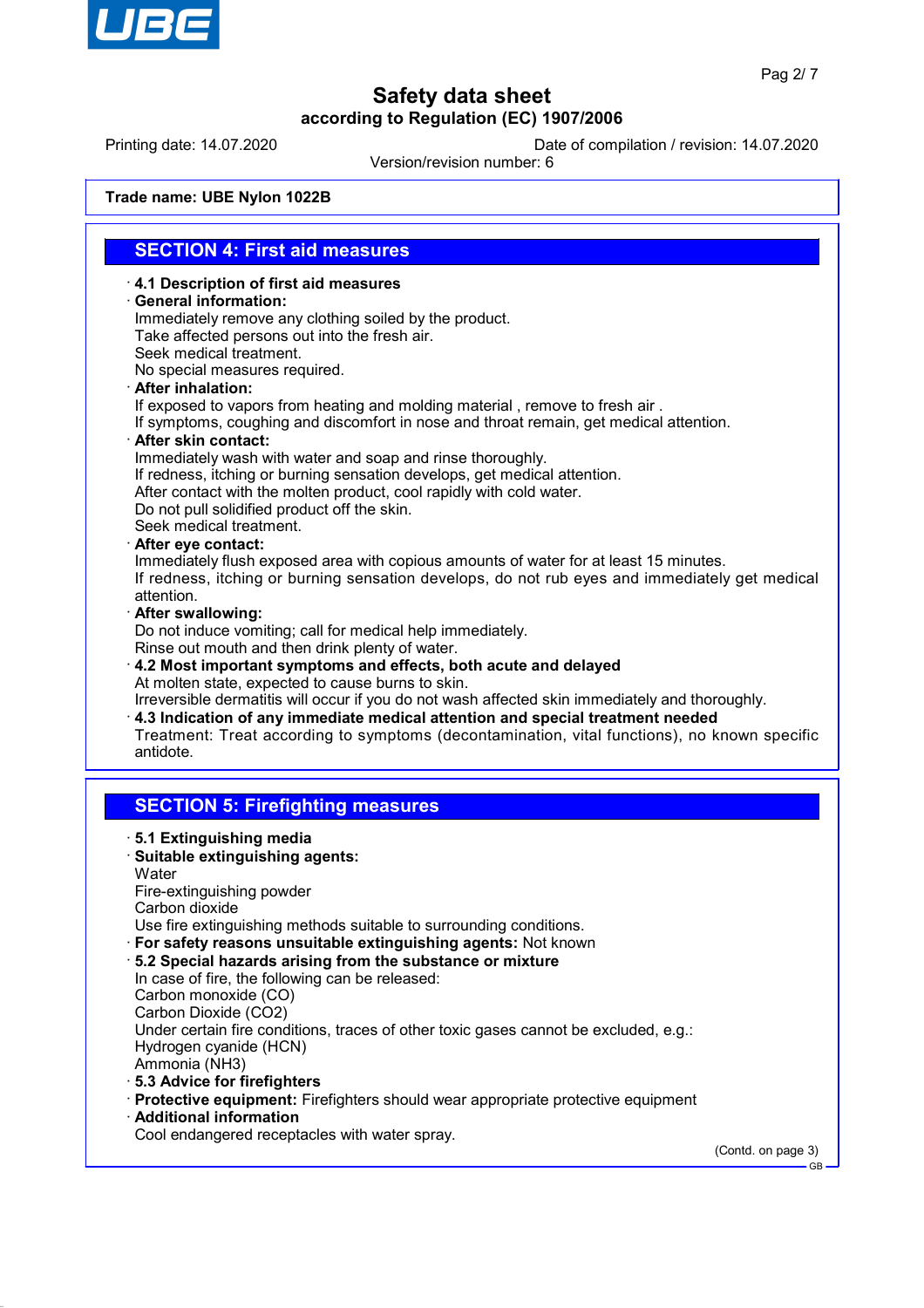

Printing date: 14.07.2020 Date of compilation / revision: 14.07.2020

Version/revision number: 6

#### **Trade name: UBE Nylon 1022B**

Collect contaminated fire fighting water separately. It must not enter the sewage system.

## **SECTION 6: Accidental release measures**

· **6.1 Personal precautions, protective equipment and emergency procedures**

Stop leak if you can do so without risk

Remove combustible materials

Ensure adequate ventilation

Use personal protective equipment as indicated in paragraph 8

- · **6.2 Environmental precautions:** Do not allow to enter sewers/ surface or ground water.
- · **6.3 Methods and material for containment and cleaning up:** Sweep up to prevent slipping on polymer pellets
- Send for recovery or disposal in suitable receptacles.

#### · **6.4 Reference to other sections** See Section 7 for information on safe handling. See Section 8 for information on personal protection equipment.

See Section 13 for disposal information.

## **SECTION 7: Handling and storage**

· **7.1 Precautions for safe handling** Keep away from foodstuffs, beverages and feed. Immediately remove all soiled and contaminated clothing Wash hands before breaks and at the end of work. Do not eat, drink, smoke or sniff while working. Melted state: Avoid skin contact with the liquefied material.

Avoid breathing dust/fume/vapours.

- · **Information about fire and explosion protection:** Protect against electrostatic charges.
- · **7.2 Conditions for safe storage, including any incompatibilities**

· **Storage:**

- · **Requirements to be met by storerooms and receptacles:** Store in cool, dry conditions in well sealed receptacles.
- · **Information about storage in one common storage facility:** Not required.
- · **Further information about storage conditions:** Protect from heat and direct sunlight.
- · **7.3 Specific end use(s)** See item 1.2

## **SECTION 8: Exposure controls/personal protection**

- · **Additional information about design of technical facilities:** Adequate ventilation should be maintained at handing. Additionally, local exhaust ventilation recommended at melting process.
- · **8.1 Control parameters**
- · **Ingredients with limit values that require monitoring at the workplace:** Not required.
- · **8.2 Exposure controls**
- · **Appropriate engineering controls**
- Adequate ventilation should be maintained at handing.

Additionally, local exhaust ventilation recommended at melting process.

(Contd. on page 4)

GB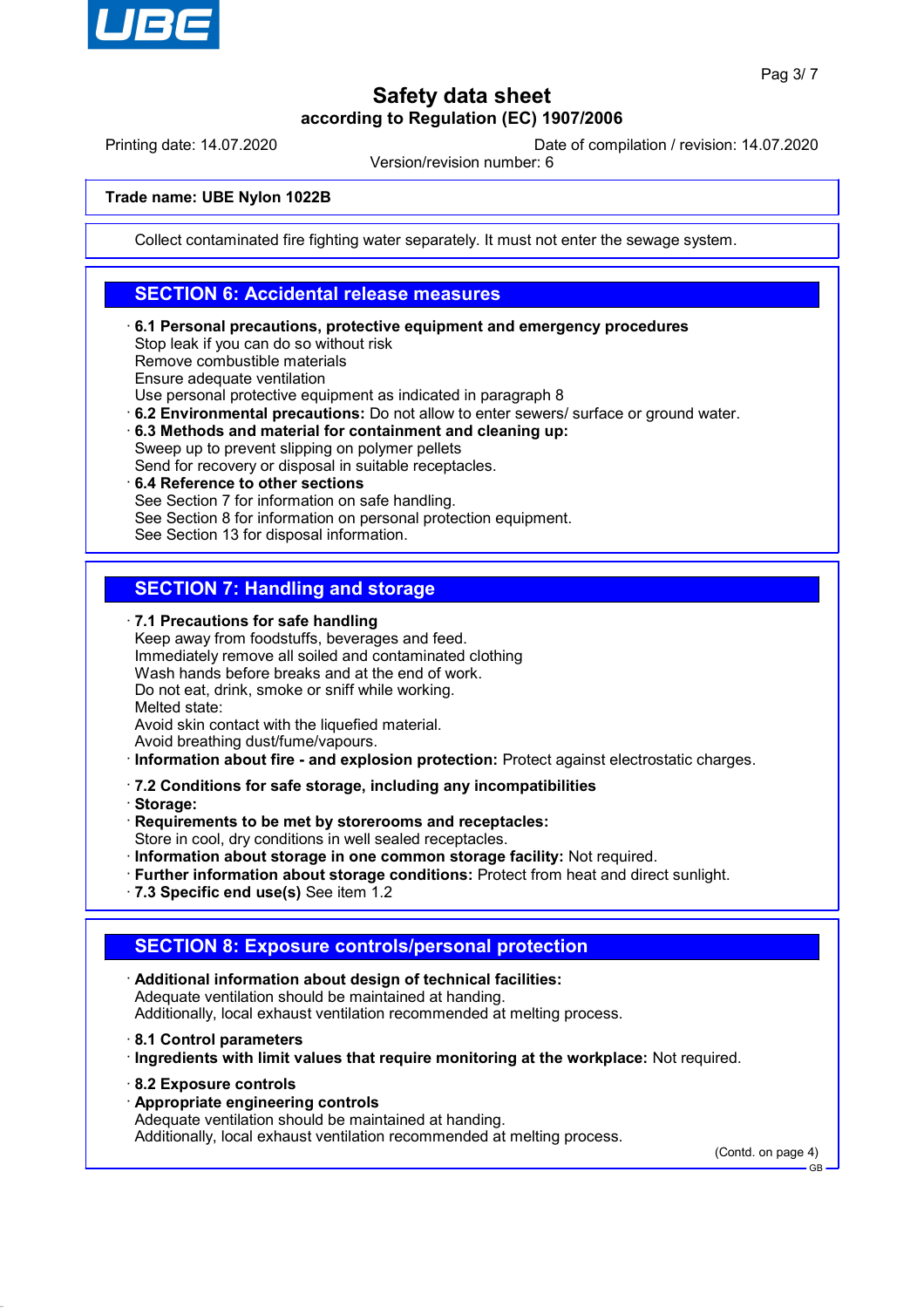

Printing date: 14.07.2020 Date of compilation / revision: 14.07.2020

Version/revision number: 6

**Trade name: UBE Nylon 1022B**

- · **Personal protective equipment:**
- · **General protective and hygienic measures:**
- In accordance with Directive 89/686/EEC on personal protective equipment
- · **Respiratory protection:**
- Not necessary if room is well-ventilated.
- Melted state:
- Wear a respirator conforming to EN140 at least with Type A filter.
- · **Protection of hands:**
- Molten state:



Protective gloves

Heat protection gloves

The glove material has to be impermeable and resistant to the product/ the substance/ the preparation.

Due to missing tests no recommendation to the glove material can be given for the product/ the preparation/ the chemical mixture.

Selection of the glove material on consideration of the penetration times, rates of diffusion and the degradation

· **Material of gloves**

Leather gloves

The selection of the suitable gloves does not only depend on the material, but also on further marks of quality and varies from manufacturer to manufacturer. As the product is a preparation of several substances, the resistance of the glove material can not be calculated in advance and has therefore to be checked prior to the application.

· **Eye protection:**



Safety glasses

Safety goggles should be worn. At treating hot polymer or molten polymer, face shield should be recommended.

- · **Skin and body protection:** Protective work clothing
- · **Limitation and supervision of exposure into the environment**

Prevent the material from spreading into the environment.

| <b>SECTION 9: Physical and chemical properties</b>                                                  |                                  |                    |
|-----------------------------------------------------------------------------------------------------|----------------------------------|--------------------|
| 9.1 Information on basic physical and chemical properties<br>· General Information<br>· Appearance: |                                  |                    |
| Form:                                                                                               | <b>Pellets</b>                   |                    |
| Colour:                                                                                             | Colourless                       |                    |
| · Odour:                                                                                            | Odourless                        |                    |
| $\cdot$ pH-value:                                                                                   | Not applicable for being a solid |                    |
| $\cdot$ Change in condition                                                                         |                                  |                    |
| Melting point/freezing point:                                                                       | 215-225 (PA 6) °C                |                    |
| Initial boiling point and boiling range: Not determined for mixture.                                |                                  |                    |
|                                                                                                     |                                  | (Contd. on page 5) |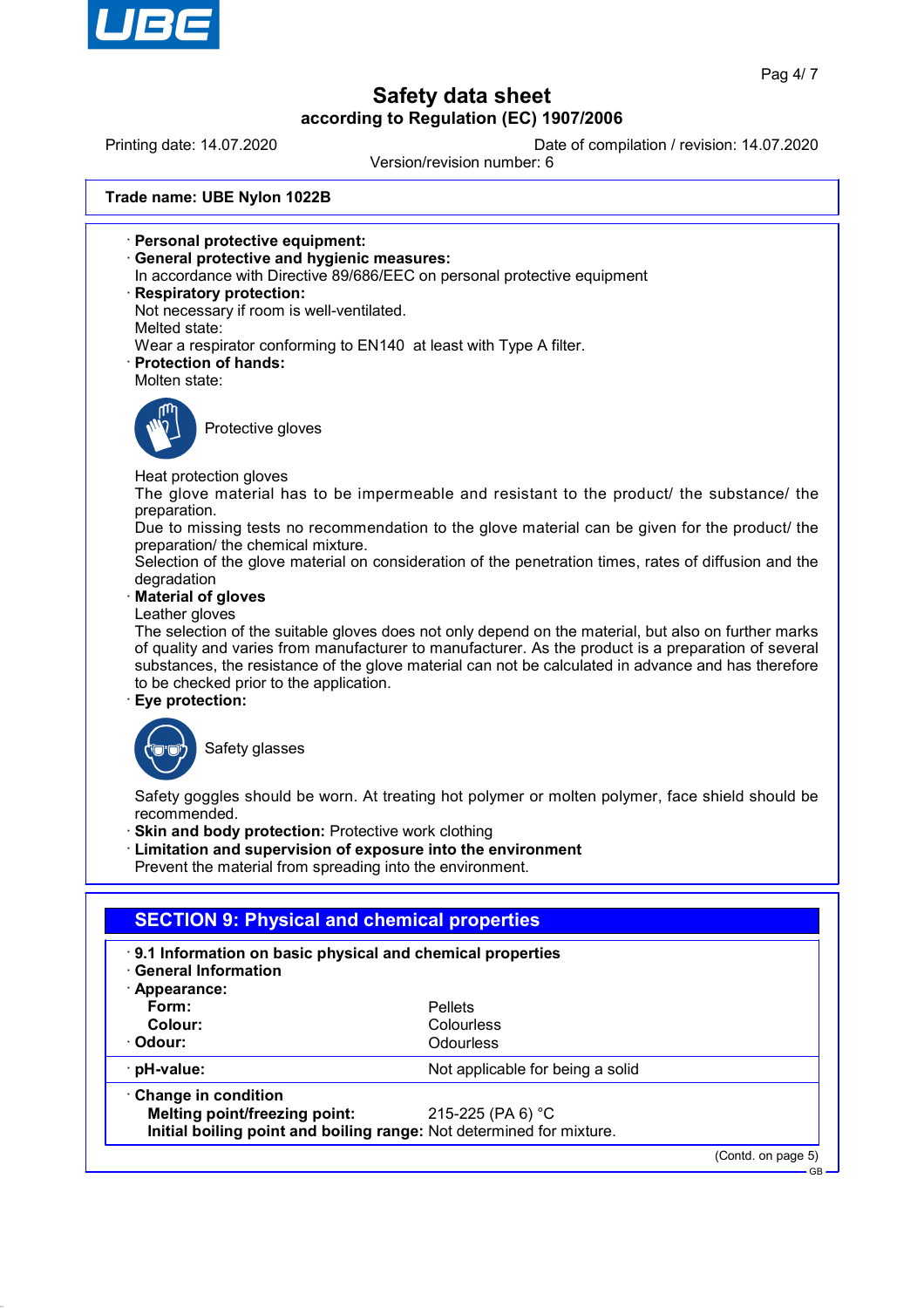

Printing date: 14.07.2020 Date of compilation / revision: 14.07.2020

Version/revision number: 6

**Trade name: UBE Nylon 1022B**

| $\cdot$ Flash point:                                                       | Not determined for mixture.                                               |
|----------------------------------------------------------------------------|---------------------------------------------------------------------------|
| · Flammability (solid, gas):                                               | Not determined for mixture.                                               |
| $\cdot$ Ignition temperature                                               | >400 °C                                                                   |
| · Decomposition temperature:                                               | Not determined for mixture.                                               |
| $\cdot$ Auto-ignition temperature:                                         | Not determined for mixture.                                               |
| <b>Explosive properties:</b>                                               | Product does not present an explosion hazard.                             |
| <b>Explosion limits:</b><br>Lower:<br>Upper:                               | Not determined for mixture.<br>Not determined for mixture.                |
| · Vapour pressure:                                                         | Not applicable because it is a solid mixture                              |
| $\cdot$ Density at 20 °C:                                                  | 1.09-1.19 $g/cm3$                                                         |
| · Solubility in / Miscibility with<br>water:                               | Insoluble.                                                                |
| · Partition coefficient: n-octanol/water:<br>$\cdot$ 9.2 Other information | Not determined for mixture.<br>No further relevant information available. |

### **SECTION 10: Stability and reactivity**

- · **10.1 Reactivity** Stable under ordinary conditions of use and storage. · **10.2 Chemical stability** Stable under ordinary conditions of use and storage. Stable at environment temperature. · **Thermal decomposition / conditions to be avoided:** No decomposition if used according to specifications. · **10.3 Possibility of hazardous reactions** No hazardous reactions if stored and handled as prescribed/indicated. · **10.4 Conditions to avoid** Avoid heat, flames, sparks and other sources of ignition. Avoid high temperature · **10.5 Incompatible materials:** Oxidizing agents, acids, bases and reactive agents. · **10.6 Hazardous decomposition products:** Carbon monoxide
- Carbon dioxide Hydrogen cyanide (prussic acid) Ammonia

## **SECTION 11: Toxicological information**

- · **11.1 Information on toxicological effects**
- · **Acute toxicity** Based on available data, the classification criteria are not met.
- · **LD/LC50 values relevant for classification:**

#### **25038-54-4 Polyamide 6**

Oral LD50 3,200 mg/kg (rat)

(Contd. on page 6)

GB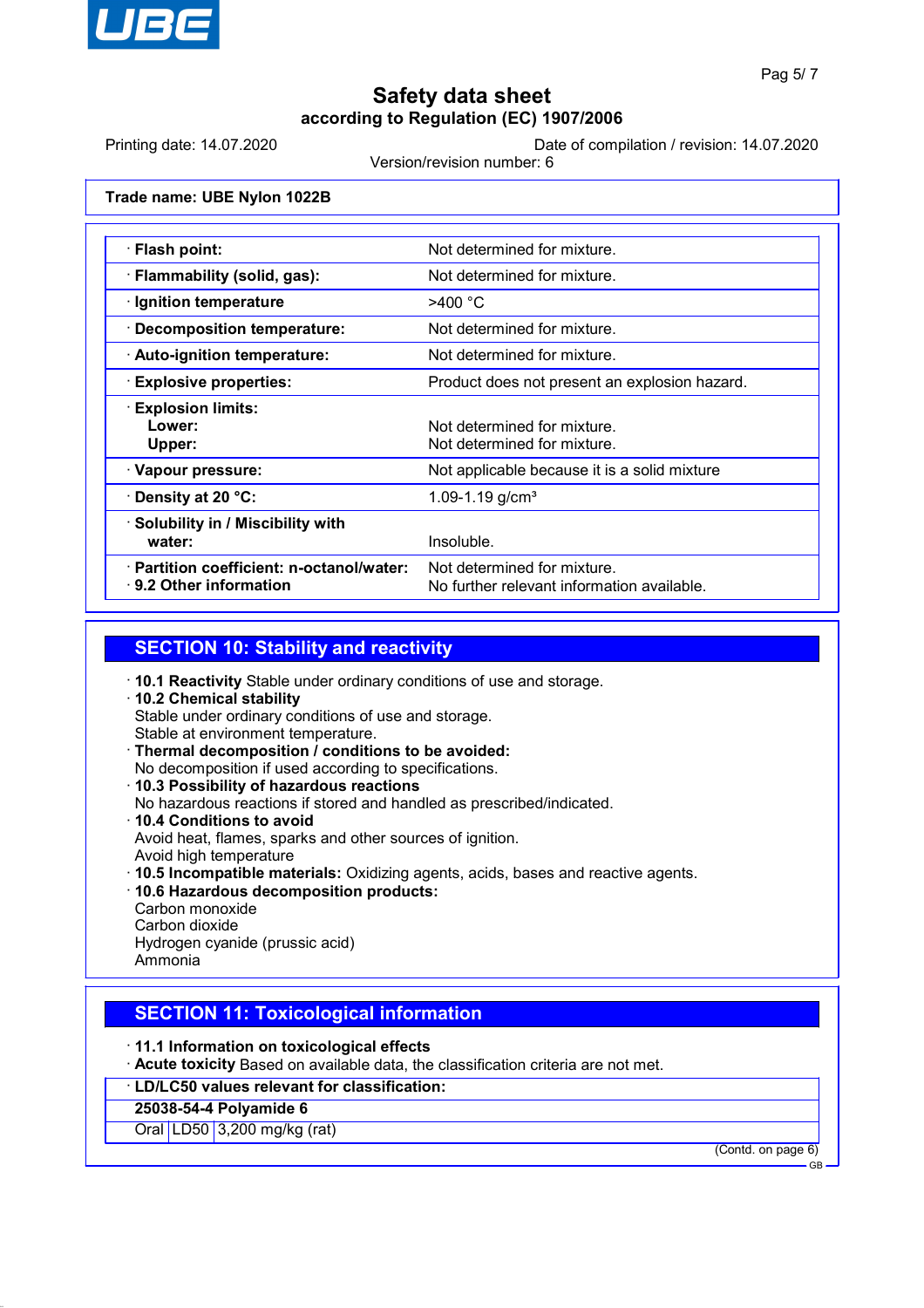

Printing date: 14.07.2020 Date of compilation / revision: 14.07.2020

Version/revision number: 6

**Trade name: UBE Nylon 1022B**

- · **Primary irritant effect:**
- · **Skin corrosion/irritation** Based on available data, the classification criteria are not met.
- · **Serious eye damage/irritation** Based on available data, the classification criteria are not met.
- · **Respiratory or skin sensitisation** Based on available data, the classification criteria are not met.
- · **CMR effects (carcinogenity, mutagenicity and toxicity for reproduction)**
- · **Germ cell mutagenicity** Based on available data, the classification criteria are not met.
- · **Carcinogenicity** Based on available data, the classification criteria are not met.
- · **Reproductive toxicity** Based on available data, the classification criteria are not met.
- · **STOT-single exposure** Based on available data, the classification criteria are not met.
- · **STOT-repeated exposure** Based on available data, the classification criteria are not met.
- · **Aspiration hazard** Based on available data, the classification criteria are not met.

### **SECTION 12: Ecological information**

#### · **12.1 Toxicity**

- · **Aquatic toxicity:** No further relevant information available.
- · **12.2 Persistence and degradability** Heavily biodegradable
- · **12.3 Bioaccumulative potential** No further relevant information available.
- · **12.4 Mobility in soil** No further relevant information available.
- · **12.5 Results of PBT and vPvB assessment**
- · **PBT:** Not applicable.
- · **vPvB:** Not applicable.
- · **12.6 Other adverse effects** No further relevant information available.

## **SECTION 13: Disposal considerations**

#### · **13.1 Waste treatment methods**

· **Recommendation**

Disposal must be made according to official regulations.

Must not be disposed together with household garbage. Do not allow product to reach sewage system.

- · **Uncleaned packaging:**
- · **Recommendation:**

Packaging may contain residues of the product and should be treated accordingly. Disposal must be made according to official regulations.

| $\cdot$ 14.1 UN-Number          |                |  |
|---------------------------------|----------------|--|
| · ADR, ADN, IMDG, IATA          | Not applicable |  |
| 14.2 UN proper shipping name    |                |  |
| · ADR, ADN, IMDG, IATA          | Not applicable |  |
| 14.3 Transport hazard class(es) |                |  |
| · ADR, ADN, IMDG, IATA          |                |  |
| · Class                         | Not applicable |  |
| 14.4 Packing group              |                |  |
| · ADR, IMDG, IATA               | Not applicable |  |